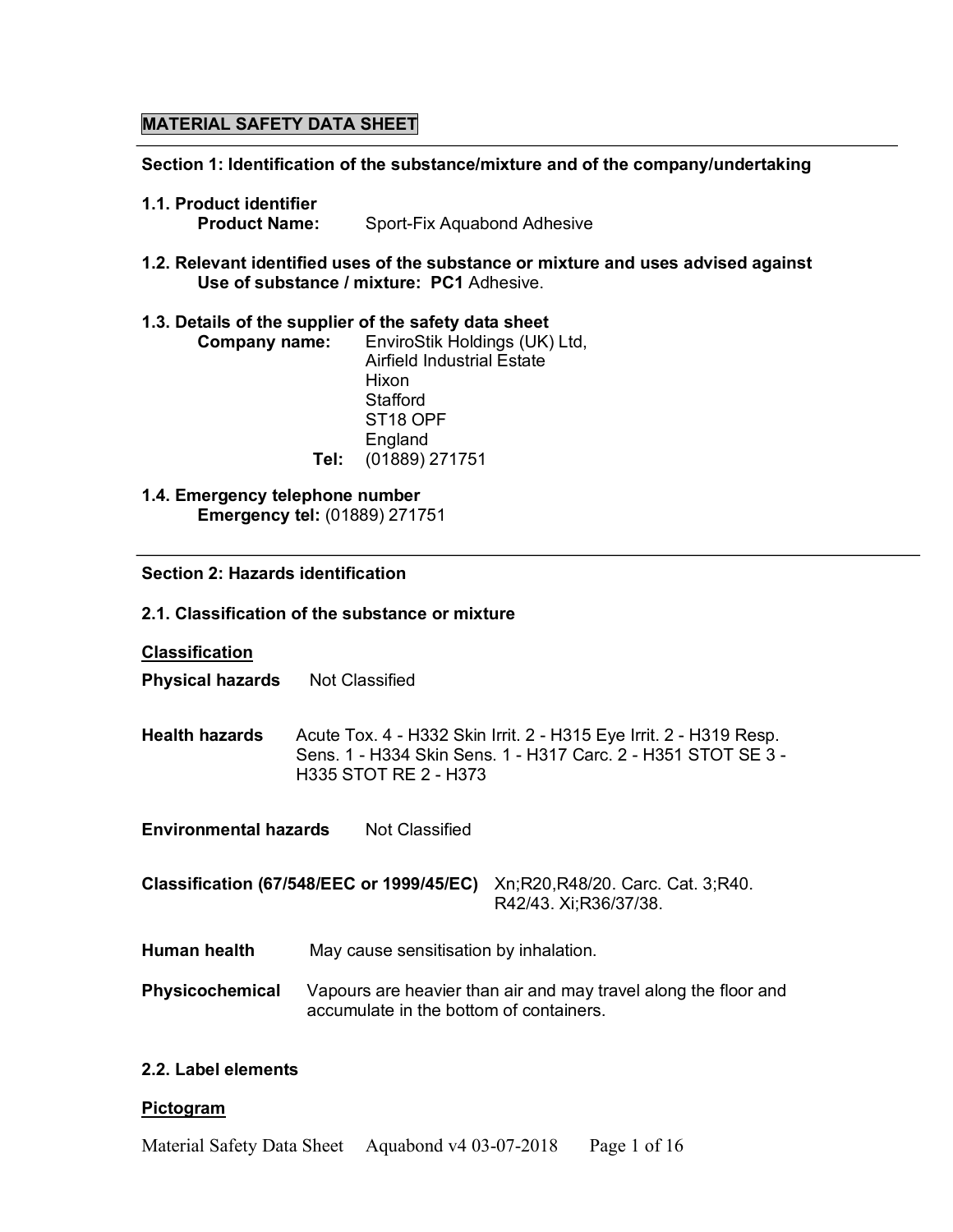

**Signal word** Danger

**Hazard statements** H315 Causes skin irritation. H317 May cause an allergic skin reaction. H319 Causes serious eye irritation. H332 Harmful if inhaled. H334 May cause allergy or asthma symptoms or breathing difficulties if inhaled. H335 May cause respiratory irritation. H351 Suspected of causing cancer. H373 May cause damage to organs through prolonged or repeated exposure. **Precautionary statements**  EUH204 Contains isocyanates. May produce an allergic reaction. P260 Do not breathe vapour/spray. P280 Wear protective gloves/protective clothing/eye protection/face protection. P281 Use personal protective equipment as required. P284 [In case of inadequate ventilation] wear respiratory protection. P304+P340 IF INHALED: Remove person to fresh air and keep comfortable for breathing. P305+P351+P338 IF IN EYES: Rinse cautiously with water for several minutes. Remove contact lenses, if present and easy to do. Continue rinsing. P501 Dispose of contents/container in accordance with national regulations. RCH004a Persons already sensitised to diisocyanates may develop allergic reactions when using this product. RCH004b Persons suffering from asthma, eczema or skin problems should avoid contact, including dermal contact, with this product. RCH004c This product should not be used under conditions of poor ventilation unless a protective mask with an appropriate gas filter (i.e. type A1 according to standard EN 14387) is used. **Contains** DIPHENYLMETHANEDIISOCYANATE (MIXTURE OF ISOMERS AND HOMOLOGUES) **Supplementary precautionary statements**  P201 Obtain special instructions before use. P202 Do not handle until all safety precautions have been read and understood. P261 Avoid breathing vapour/spray.

P264 Wash contaminated skin thoroughly after handling.

P271 Use only outdoors or in a well-ventilated area.

P272 Contaminated work clothing should not be allowed out of the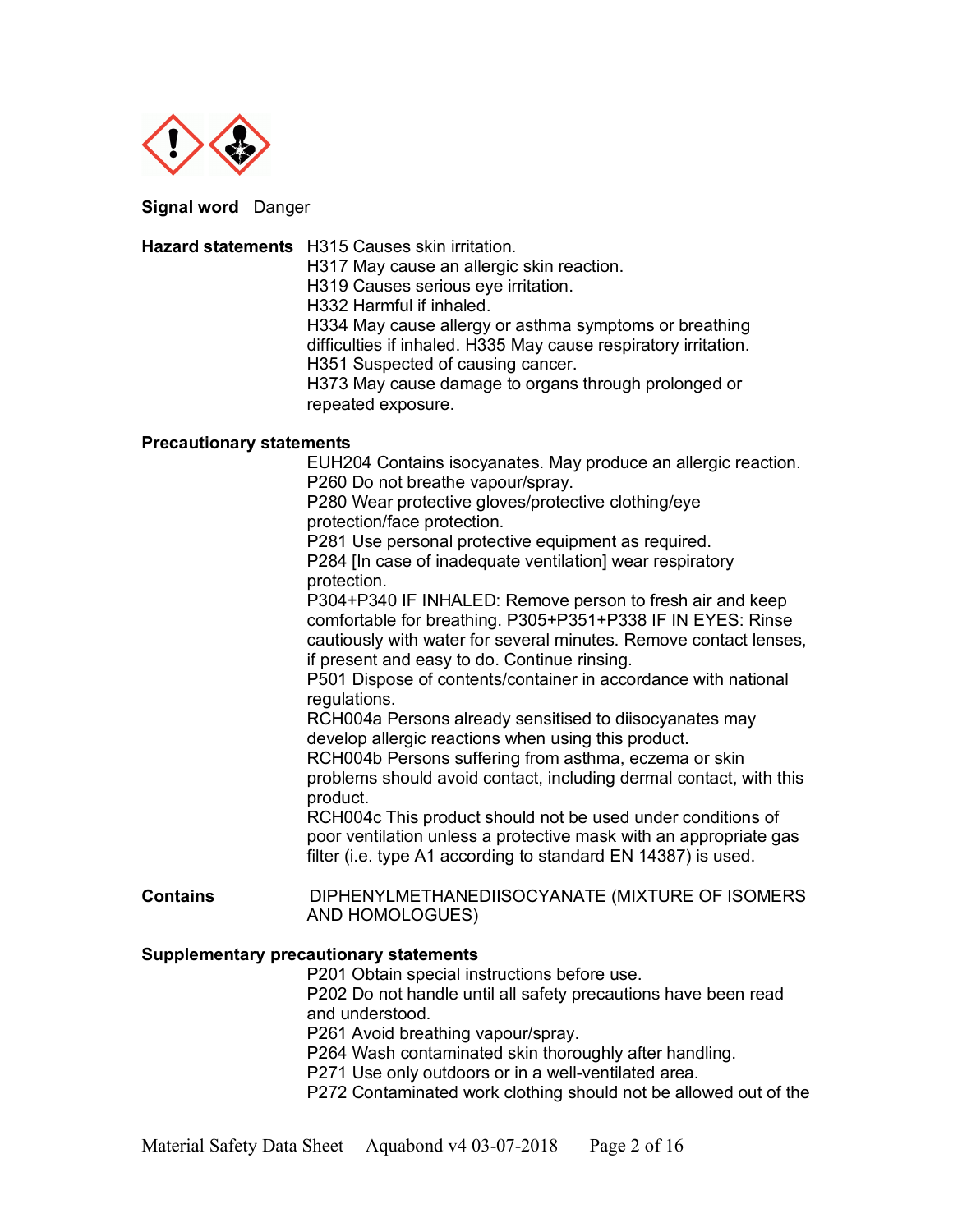workplace. P302+P352 IF ON SKIN: Wash with plenty of water. P304+P341 IF INHALED: If breathing is difficult, remove victim to fresh air and keep at rest in a position comfortable for breathing. P308+P313 IF exposed or concerned: Get medical advice/attention. P312 Call a POISON CENTER/doctor if you feel unwell. P313 Get medical advice/attention. P314 Get medical advice/attention if you feel unwell. P321 Specific treatment (see medical advice on this label). P332+P313 If skin irritation occurs: Get medical advice/attention. P333+P313 If skin irritation or rash occurs: Get medical advice/attention. P337 If eye irritation persists: P342+P311 If experiencing respiratory symptoms: Call a POISON CENTER/doctor. P362 Take off contaminated clothing. P363 Wash contaminated clothing before reuse. P403+P233 Store in a well-ventilated place. Keep container tightly closed. P405 Store locked up.

## **2.3. Other hazards**

This product does not contain any substances classified as PBT or vPvB

#### **Section 3: Composition/information on ingredients**

#### **3.2. Mixtures**

| DIPHENYLMETHANEDIISOCYANATE (MIXTURE OF<br><b>ISOMERS AND HOMOLOGUES)</b> | 30-60%                                                 |  |
|---------------------------------------------------------------------------|--------------------------------------------------------|--|
| CAS number: 32055-14-4                                                    | REACH registration number: 01-<br>2119457024-46-0006   |  |
| Classification                                                            | Classification (67/548/EEC or 1999/45/EC)              |  |
| Acute Tox. 4 - H332                                                       | Xn;R20,R48/20. Carc. Cat. 3;R40. Xi;R36/37/38. R42/43. |  |
| Skin Irrit. 2 - H315                                                      |                                                        |  |
| Eye Irrit. 2 - H319                                                       |                                                        |  |
| Resp. Sens. 1 - H334                                                      |                                                        |  |
| Skin Sens. 1 - H317                                                       |                                                        |  |
| Carc. 2 - H351                                                            |                                                        |  |
| STOT SE 3 - H335                                                          |                                                        |  |
| STOT RE 2 - H373                                                          |                                                        |  |

The Full Text for all R-Phrases and Hazard Statements are Displayed in Section 16.

#### **Section 4: First aid measures**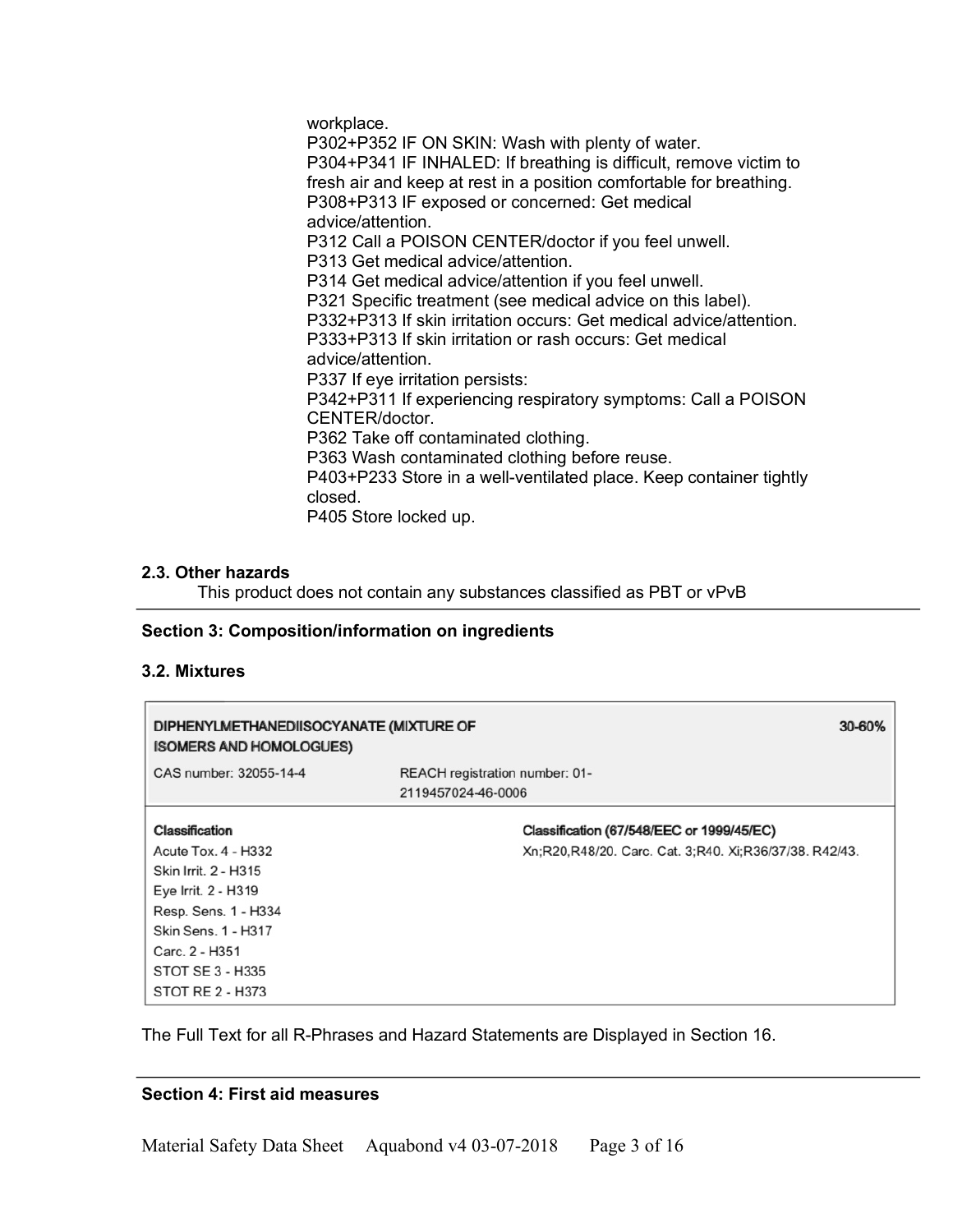# **4.1. Description of first aid measures**

| <b>General Information:</b>        | Remove affected person from source of contamination.                                                                                                                                                                                                                 |  |
|------------------------------------|----------------------------------------------------------------------------------------------------------------------------------------------------------------------------------------------------------------------------------------------------------------------|--|
| Inhalation:                        | Move affected person to fresh air at once. Get medical attention if<br>any discomfort continues.                                                                                                                                                                     |  |
| Ingestion:                         | Do not induce vomiting. Get medical attention immediately.                                                                                                                                                                                                           |  |
| <b>Skin Contact:</b>               | Remove contaminated clothing immediately and wash skin with<br>soap and water. Get medical attention if any discomfort continues.                                                                                                                                    |  |
| <b>Eye Contact:</b>                | Rinse immediately with plenty of water. Remove any contact<br>lenses and open eyelids wide apart. Continue to rinse for at least<br>15 minutes. Get medical attention if irritation persists after<br>washing. Show this Safety Data Sheet to the medical personnel. |  |
| <b>Protection of first aiders:</b> | First aid personnel should wear appropriate<br>protective equipment during any rescue                                                                                                                                                                                |  |

# **4.2. Most important symptoms and effects, both acute and delayed**

| <b>General information:</b> | The severity of the symptoms described will vary<br>dependent on the concentration and the length of<br>exposure. |  |
|-----------------------------|-------------------------------------------------------------------------------------------------------------------|--|
| Inhalation:                 | Irritation of nose, throat and airway. Coughing, chest tightness,<br>feeling of chest pressure.                   |  |
| Ingestion:                  | May cause discomfort if swallowed                                                                                 |  |
| <b>Skin Contact:</b>        | Prolonged skin contact may cause redness and irritation.                                                          |  |
| <b>Eye Contact:</b>         | Severe irritation, burning and tearing.                                                                           |  |

# **4.3. Indication of any immediate medical attention and special treatment needed**

| Notes for the doctor:       | No specific recommendations. If in doubt, get medical<br>attention promptly. |
|-----------------------------|------------------------------------------------------------------------------|
| <b>Specific treatments:</b> | Treat symptomatically.                                                       |

# **Section 5: Fire-fighting measures**

# **5.1. Extinguishing media**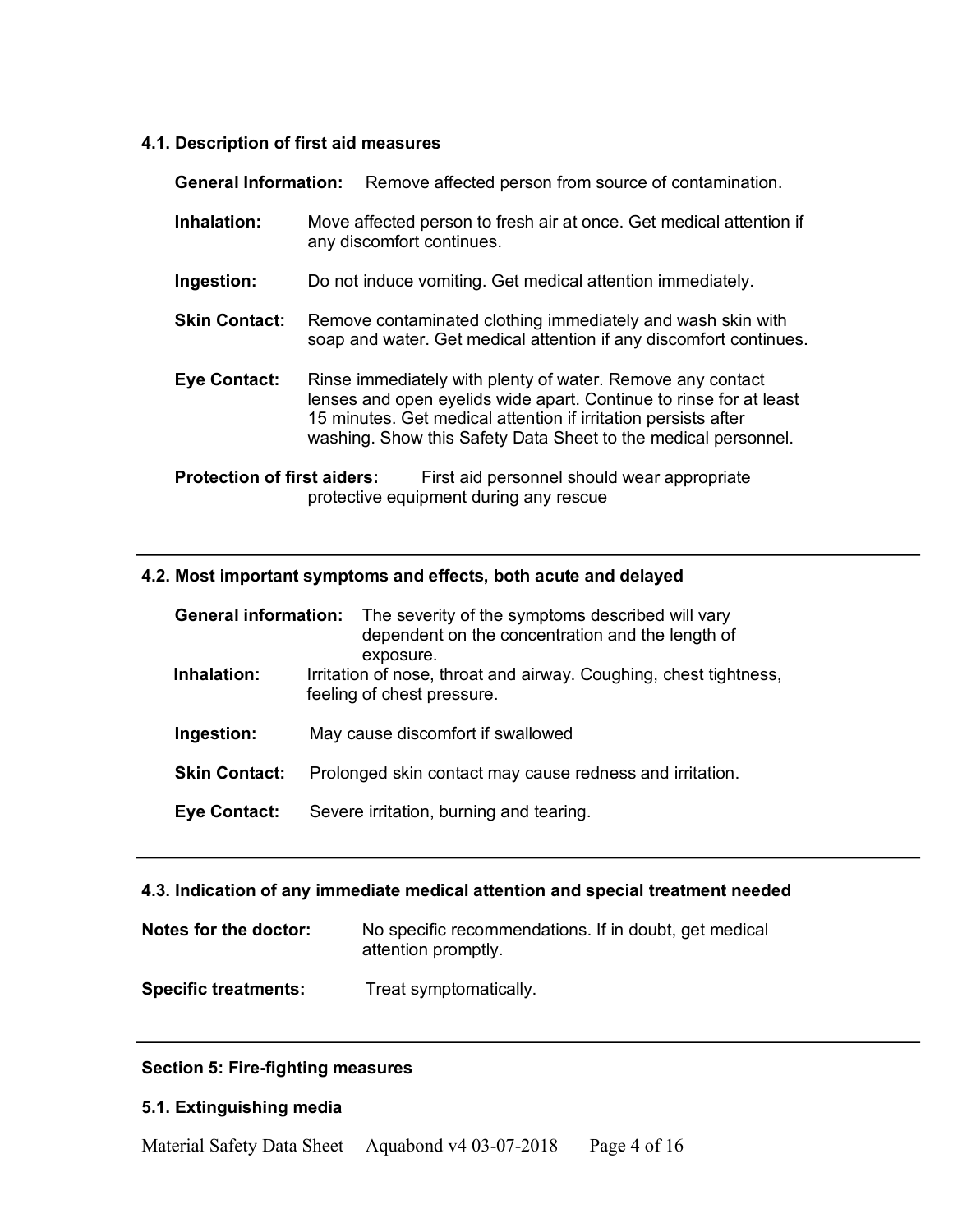**Suitable extinguishing media:** Extinguish with foam, carbon dioxide, dry powder or water fog.

**Unsuitable extinguishing media:** Do not use water jet as an extinguisher, as this will spread the fire.

## **5.2. Special hazards arising from the substance or mixture**

**Specific hazards:** The product is non-combustible. Irritating gases or vapours. Not known.

## **Hazardous combustion products:**

Thermal decomposition or combustion may liberate carbon oxides and other toxic gases or vapours. Oxides of carbon. Oxides of nitrogen.

**5.3. Advice for fire-fighters**

#### **Protective actions during firefighting:**

Containers close to fire should be removed or cooled with water. Do not allow water to contact any leaked material.

#### **Special protective equipment for firefighters:**

Wear chemical protective suit. Wear positive-pressure selfcontained breathing apparatus (SCBA) and appropriate protective clothing.

#### **Section 6: Accidental release measures**

#### **6.1. Personal precautions, protective equipment and emergency procedures**

**Personal Precautions:** Refer to section 8 of SDS for personal protection details.

## **6.2. Environmental precautions**

**Environmental Precautions:** Contain the spillage using bunding. Do not discharge into drains or rivers.

#### **6.3. Methods and material for containment and cleaning up**

| <b>Clean up Procedures:</b> | Absorb spillage with non-combustible, absorbent         |  |
|-----------------------------|---------------------------------------------------------|--|
|                             | material. Collect and place in suitable waste           |  |
|                             | disposal containers and seal securely. Provide          |  |
|                             | adequate ventilation. Contain spillage with             |  |
|                             | sand, earth or other suitable non-combustible           |  |
|                             | material. Avoid the spillage or runoff entering drains, |  |
|                             | sewers or watercourses.                                 |  |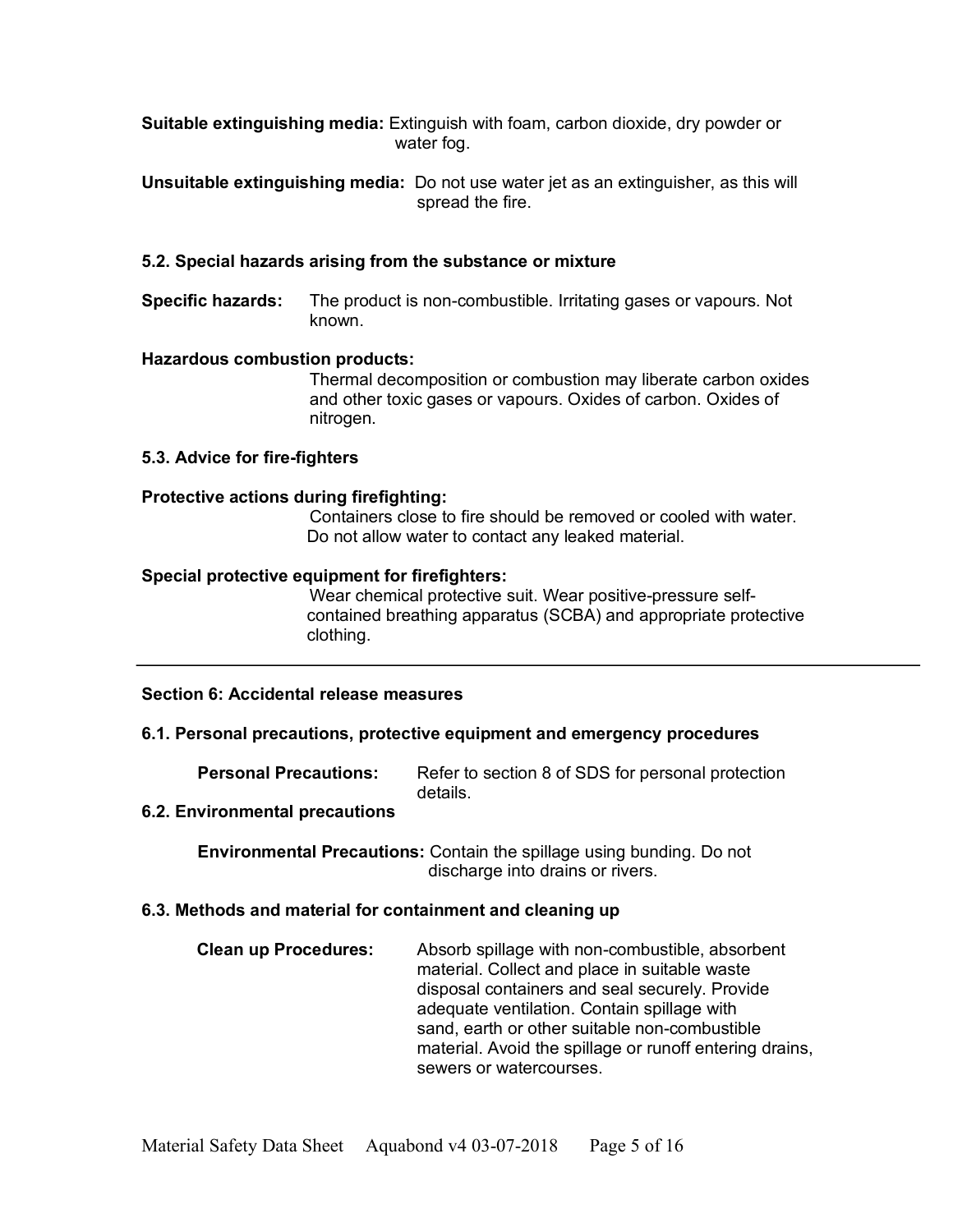## **6.4. Reference to other sections**

**Reference to other sections:** Refer to section 8 of SDS for personal protection details.

#### **Section 7: Handling and storage**

 $\overline{a}$ 

#### **7.1. Precautions for safe handling**

**Usage precautions:** Avoid inhalation of vapours and spray/mists. Avoid contact with skin and eyes. Do not use in confined spaces without adequate ventilation and/or respirator. Spraying is permitted only in closed systems, spray cabinets or spray boxes with adequate ventilation.

#### **Advice on general occupational hygiene:**

Wash promptly with soap and water if skin becomes contaminated. Preventive industrial medical examinations should be carried out.

#### **7.2. Conditions for safe storage, including any incompatibilities**

**Storage precautions:** Store in closed original container at temperatures between 5°C and 25°C.

**Storage class:** Chemical storage.

## **7.3. Specific end use(s)**

**Specific end use(s):** The identified uses for this product are detailed in Section 1.2.

#### **Section 8: Exposure controls/personal protection**

#### **8.1. Control parameters**

#### **Occupational exposure limits**

## **DIPHENYLMETHANEDIISOCYANATE (MIXTURE OF ISOMERS AND HOMOLOGUES)**

Long-term exposure limit (8-hour TWA): WEL 0.07 mg/m3 Short-term exposure limit (15-minute): WEL 0.02 mg/m3

**Ingredient comments** WEL = Workplace Exposure Limits

**DIPHENYLMETHANEDIISOCYANATE (MIXTURE OF ISOMERS AND HOMOLOGUES) (CAS: 32055-14-4)** 

**Ingredient comments** WEL = Workplace Exposure Limits

Material Safety Data Sheet Aquabond v4 03-07-2018 Page 6 of 16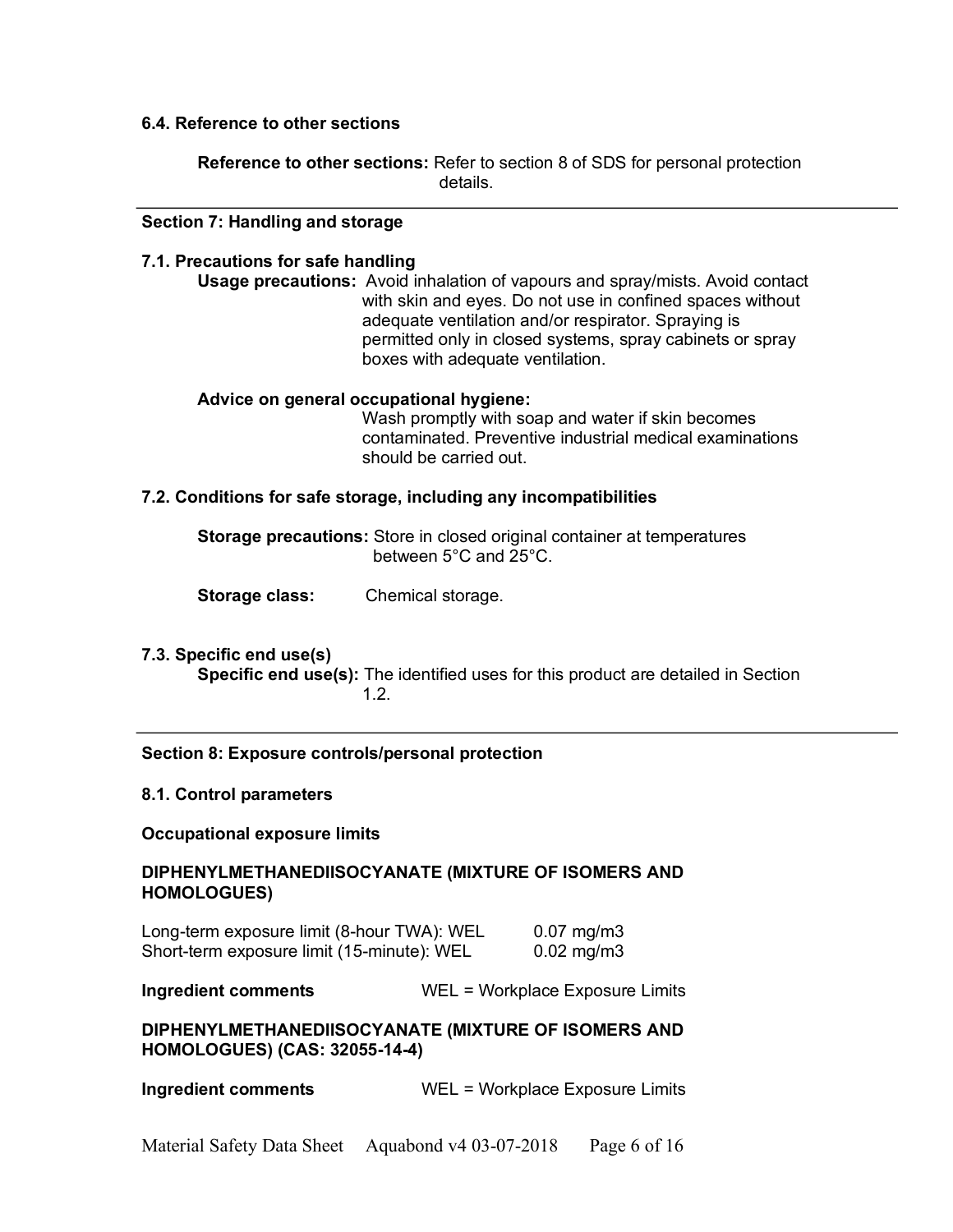- **DNEL** Workers Dermal; Short term systemic effects: 50 mg/kg Workers - Inhalation; Short term systemic effects: 0.1 mg/m3 Workers - Dermal; Short term local effects: 28.7 mg/cm2 Workers - Inhalation; Short term local effects: 0.1 mg/m3 Workers - Inhalation; Long term systemic effects: 0.05 mg/m3 Workers - Inhalation; Long term local effects: 0.05 mg/m3 General population - Dermal; Short term systemic effects: 25 mg/kg General population - Inhalation; Short term systemic effects: 0.05 mg/m3 General population - Oral; Short term systemic effects: 20 mg/kg General population - Dermal; Short term local effects: 17.2 mg/cm2 General population - Inhalation; Short term local effects: 0.05 mg/m3 General population - Inhalation; Long term systemic effects: 0.025 mg/m3 General population - Inhalation; Long term local effects: 0.025 mg/m3
- **PNEC**  Fresh water; 1 mg/l
	- Marine water; 0.1 mg/l
	- Soil; 1 mg/kg dry weight
	- STP; 1 mg/l

## **8.2. Exposure controls**

**Protective equipment** 



#### **Appropriate engineering controls:**

Provide adequate ventilation. Avoid inhalation of vapours. Observe any occupational exposure limits for the product or ingredients.

**Eye/face protection:** Wear chemical splash goggles.

## **Hand protection:**

It is recommended that gloves are made of the following material: Nitrile rubber. It should be noted that liquid may penetrate the gloves. Frequent changes are recommended. For exposure up to 8 hours, wear gloves made of the following material: Neoprene.

#### **Other skin and body protection:**

Wear suitable protective clothing as protection against splashing or contamination. Wear apron or protective clothing in case of contact.

#### **Hygiene measures:**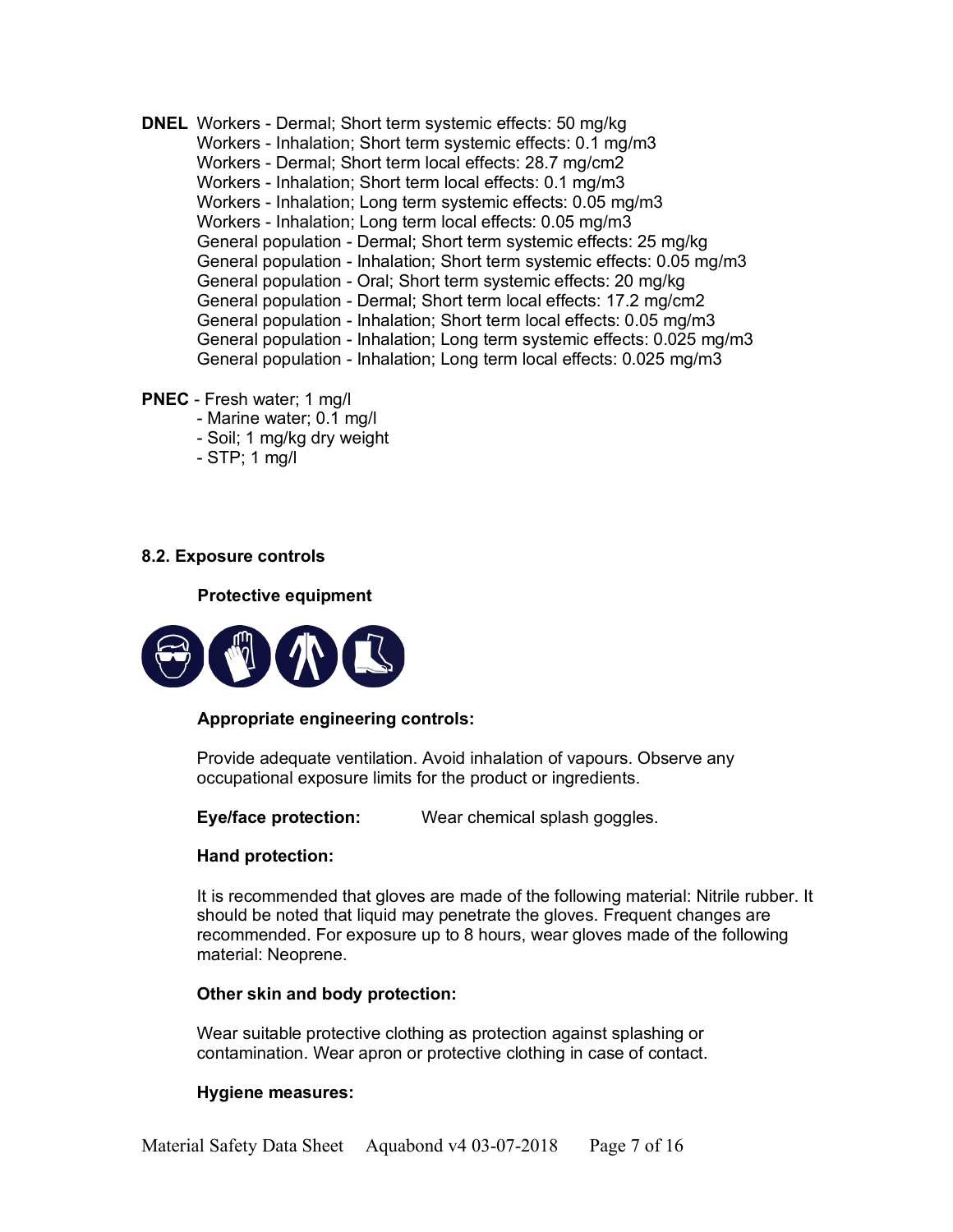Use engineering controls to reduce air contamination to permissible exposure level. Wash hands after handling. When using do not eat, drink or smoke.

#### **Respiratory protection:**

If ventilation is inadequate, suitable respiratory protection must be worn. If ventilation is inadequate, suitable respiratory protection must be worn. Wear a respirator fitted with the following cartridge: Combination filter, type A2/P3.

#### **Environmental exposure controls:**

Keep container tightly sealed when not in use.

## **Section 9: Physical and chemical properties**

#### **9.1. Information on basic physical and chemical properties**

| Appearance:                                                               | Liquid                                                      |  |  |
|---------------------------------------------------------------------------|-------------------------------------------------------------|--|--|
| Colour:                                                                   | Green                                                       |  |  |
| Odour:                                                                    | Characteristic                                              |  |  |
| <b>Odour threshold:</b>                                                   | Not available                                               |  |  |
| pH:                                                                       | Estimated value. pH (concentrated solution): 7-8            |  |  |
| <b>Melting Point C:</b>                                                   | ~10                                                         |  |  |
| <b>Initial Boiling Point/Range C: 330</b>                                 |                                                             |  |  |
| <b>Flash Point C:</b>                                                     | >200                                                        |  |  |
| <b>Evaporation rate:</b>                                                  | slow                                                        |  |  |
| <b>Evaporation factor:</b>                                                | Not available                                               |  |  |
| <b>Flammability:</b>                                                      | Not available                                               |  |  |
| <b>Upper/lower flammability</b>                                           | Estimated value.: $0.6\%$ - 11.5%                           |  |  |
| or explosive limits:                                                      |                                                             |  |  |
| <b>Other flammability:</b>                                                | Not available                                               |  |  |
| Vapour pressure:                                                          | 0.01 Pa $@$ °C                                              |  |  |
| Vapour density:                                                           | 8,5                                                         |  |  |
| <b>Relative Density:</b>                                                  | 1.12                                                        |  |  |
| <b>Bulk Density:</b>                                                      | Not available                                               |  |  |
| Solubility(ies):                                                          | Insoluble in water. Hardens on contact with water.          |  |  |
| <b>Partition coefficient:</b>                                             | Not available.                                              |  |  |
| Auto-ignition temperature: >600°C                                         |                                                             |  |  |
| Decomposition Temperature: Not available.                                 |                                                             |  |  |
| <b>Viscosity:</b>                                                         | >2000 cP @ 25°C                                             |  |  |
| <b>Explosive properties:</b>                                              | Not available                                               |  |  |
| Explosive under the influence of a flame: Not considered to be explosive. |                                                             |  |  |
| <b>Oxidising properties:</b>                                              | Not available.                                              |  |  |
| <b>Comments:</b>                                                          | Information given is applicable to the product as supplied. |  |  |

#### **9.2. Other information**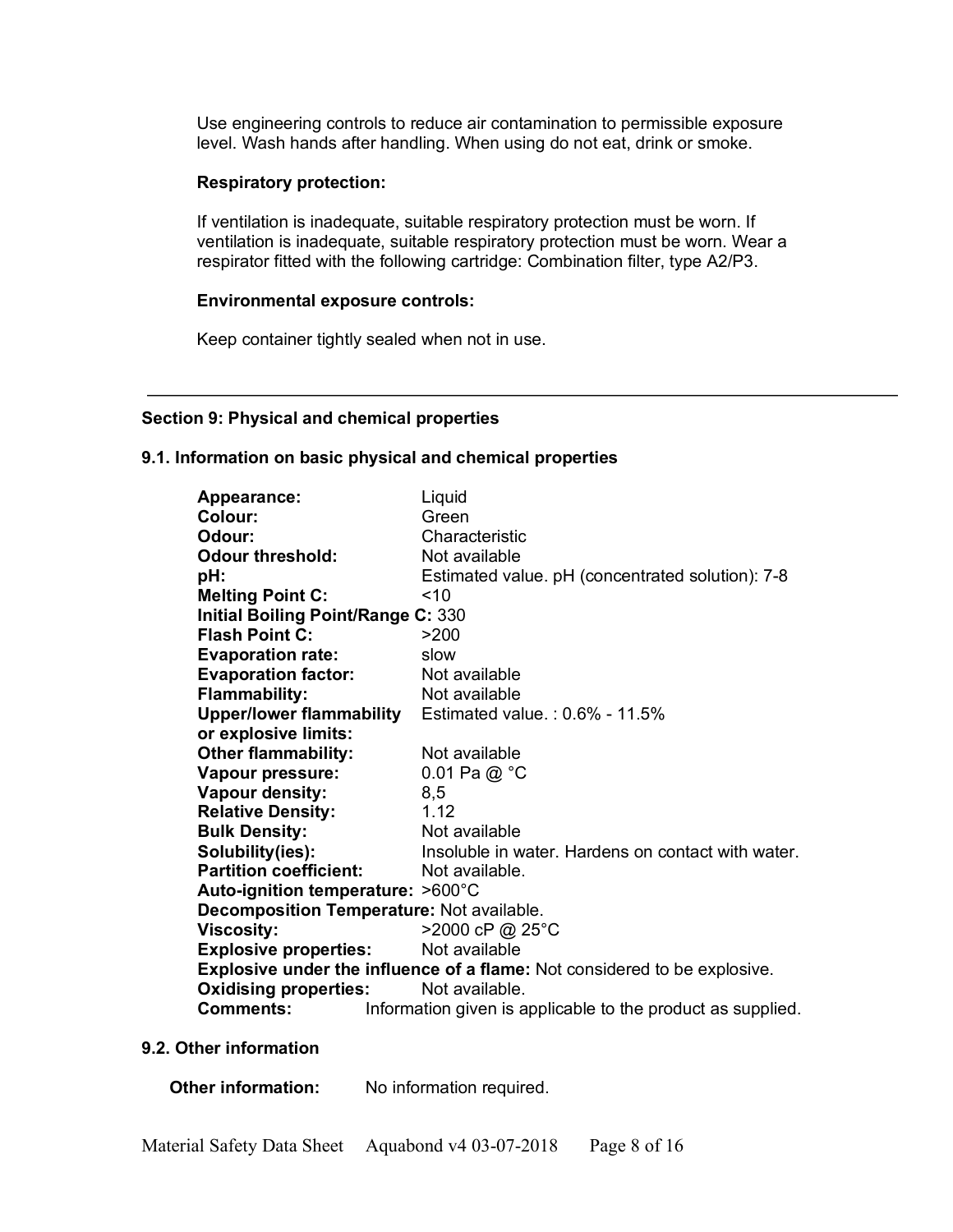**Refractive index:** Not available. **Particle size:** Not available. **Molecular weight:** Not available. **Volatility:** Not available. **Saturation concentration:** Not available. **Critical temperature:** Not available. **Volatile organic compound:** No information available.

## **Section 10: Stability and reactivity**

#### **10.1. Reactivity**

**Reactivity:** The product will harden into a solid mass in contact with water and moisture.

- **10.2. Chemical stability Chemical stability:** Stable at normal ambient temperatures and when used as recommended.
- **10.3. Possibility of hazardous reactions Hazardous reactions:** Not applicable. May polymerise.
- **10.4. Conditions to avoid Conditions to avoid:** Avoid contact with water.
- **10.5. Incompatible materials Materials to avoid:** Strong oxidising agents.

# **10.6. Hazardous decomposition products Hazardous decomposition products:**

Thermal decomposition or combustion may liberate carbon oxides and other toxic gases or vapours. Oxides of carbon. Oxides of nitrogen.

**Section 11: Toxicological information**

## **11.1 Information on toxicological effects**

| <b>Toxicological effects:</b>                                            | No information available.                               |                        |  |
|--------------------------------------------------------------------------|---------------------------------------------------------|------------------------|--|
| Other health effects:                                                    | There is no evidence that the product can cause cancer. |                        |  |
| Acute toxicity - inhalation                                              |                                                         |                        |  |
| ATE inhalation (vapours mg/l):<br>ATE inhalation (dusts/mists mg/l) 4.17 | 30.56                                                   |                        |  |
| Skin corrosion/irritation - Animal data:                                 |                                                         | Irritating             |  |
| Serious eye damage/irritation:                                           |                                                         | Moderately irritating. |  |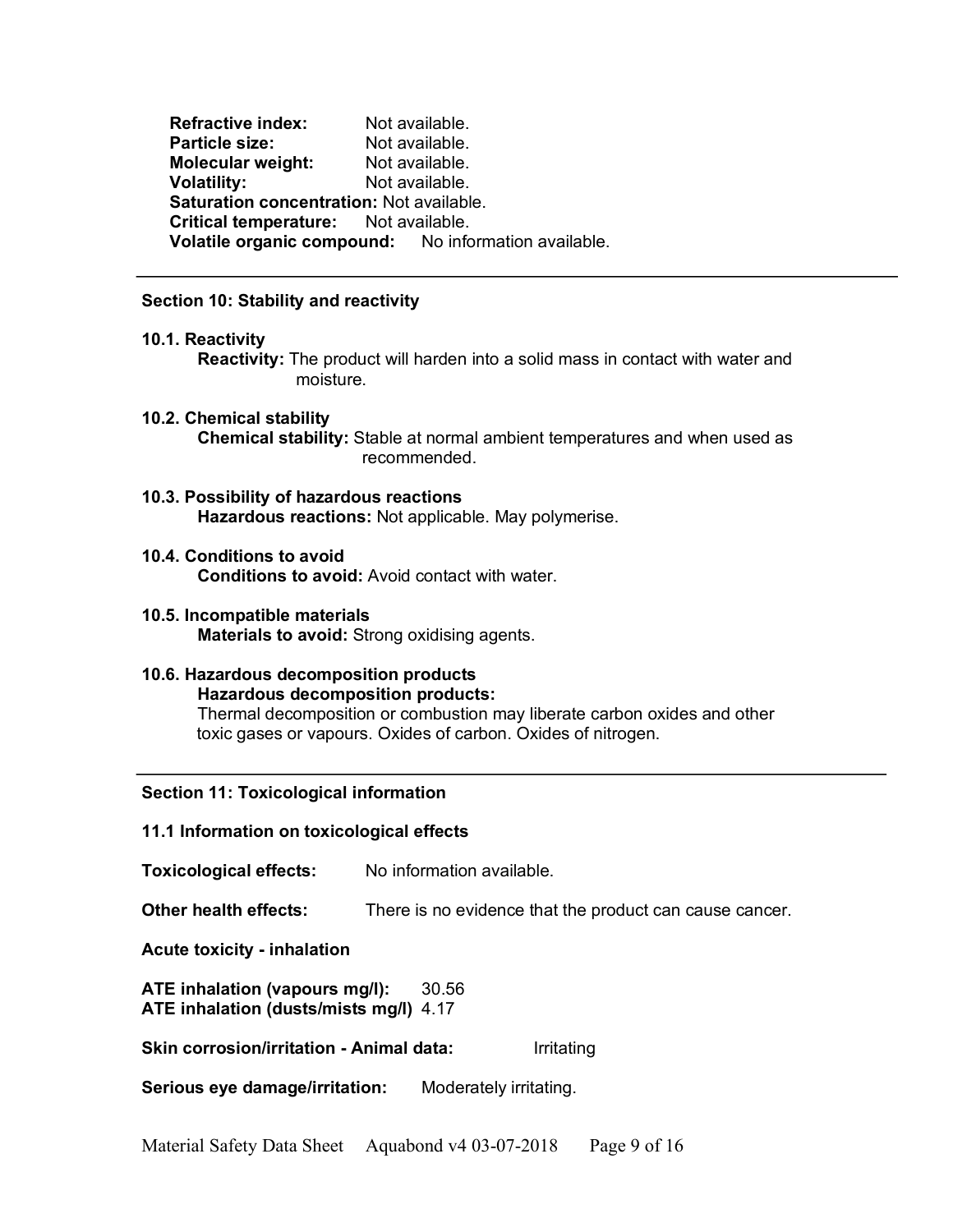| Sensitising |
|-------------|
|             |

**Skin sensitisation:** Not determined

**Carcinogenicity:** Suspected carcinogen based on limited evidence.

**Target organ for carcinogenicity:** No specific target organs known.

# **Reproductive toxicity**

Reproductive toxicity – fertility: Not available Reproductive toxicity – development: This substance has no evidence of toxicity to reproduction.

# **Specific target organ toxicity (STOT) - repeated exposure:**

Morphological changes that are potentially reversible but provide clear evidence of marked organ dysfunction.

# **Aspiration hazard:**

Not anticipated to present an aspiration hazard, based on chemical structure.

| <b>General information:</b> | No specific health hazards known. |
|-----------------------------|-----------------------------------|
|                             |                                   |

- **Inhalation:** Irritating to respiratory system. May cause sensitisation by inhalation.
- **Ingestion:** May cause stomach pain or vomiting.
- **Skin contact:** Irritating to skin. May cause sensitisation by skin contact.
- **Eye contact:** Irritation of eyes and mucous membranes.
- **Acute and chronic health hazards:** May cause sensitisation by skin contact. The product contains small quantities of isocyanate. May cause respiratory allergy. May cause respiratory system irritation. May cause respiratory system irritation. Frequent inhalation of vapours may cause respiratory allergy.
- **Route of entry:** Inhalation Skin and/or eye contact
- **Medical symptoms:** Irritation of eyes and mucous membranes. Coughing, chest tightness, feeling of chest pressure.

**Medical considerations:** Chronic respiratory and obstructive airway diseases.

# **Toxicological information on ingredients.**

# **DIPHENYLMETHANEDIISOCYANATE (MIXTURE OF ISOMERS AND HOMOLOGUES)**

# **Acute toxicity - oral**

Material Safety Data Sheet Aquabond v4 03-07-2018 Page 10 of 16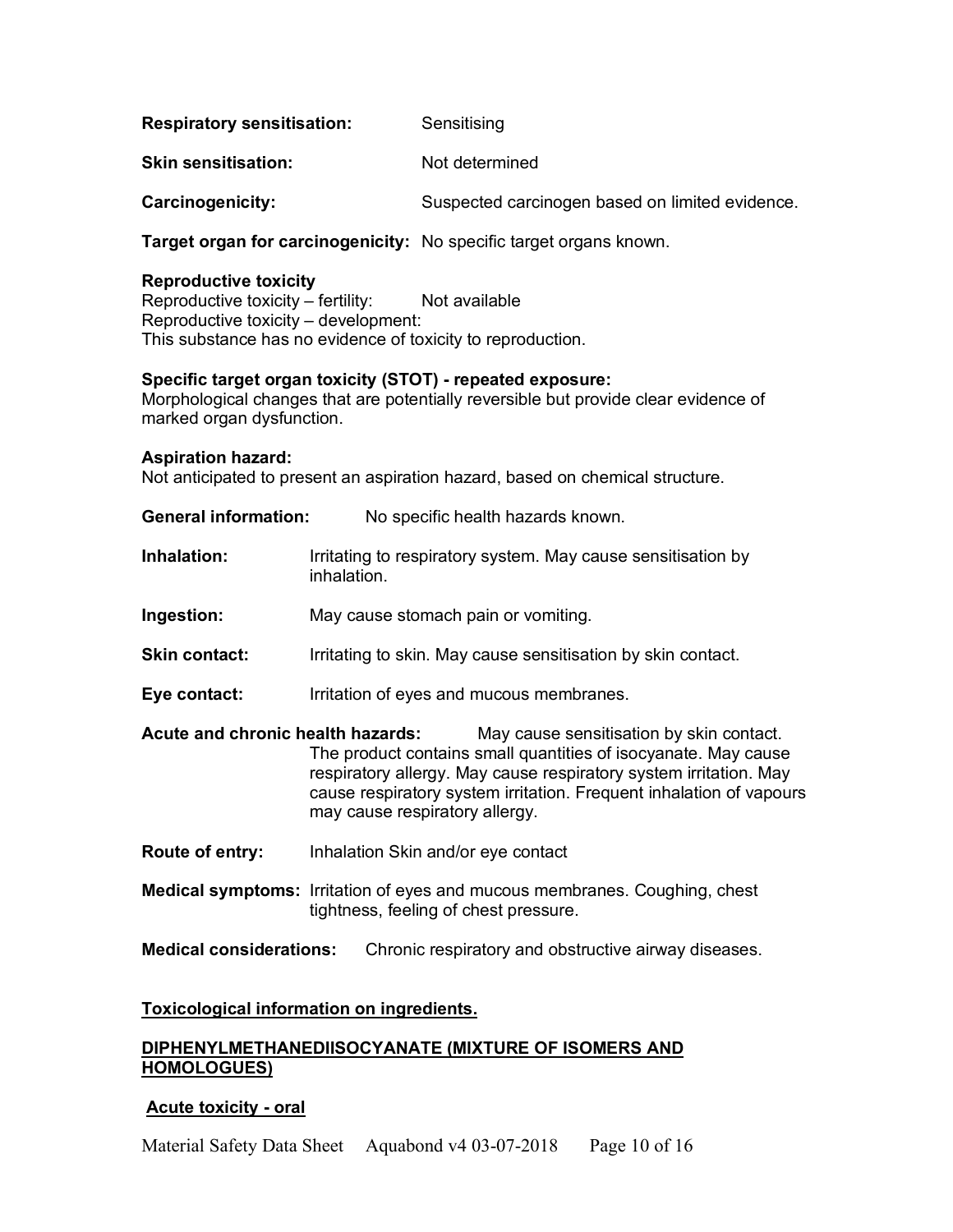| Acute toxicity oral (LD50 mg/kg): 10,000.0<br><b>Species:</b>                                           | Rat            |                        |                                                 |
|---------------------------------------------------------------------------------------------------------|----------------|------------------------|-------------------------------------------------|
| ATE oral (mg/kg):                                                                                       | 10,000.0       |                        |                                                 |
| Acute toxicity - dermal<br>Acute toxicity dermal (LD50 mg/kg):<br><b>Species:</b>                       |                | 9,400<br>Rabbit        |                                                 |
| ATE dermal (mg/kg):                                                                                     |                | 9,400                  |                                                 |
| <b>Acute toxicity - inhalation</b><br>Acute toxicity inhalation (LC50 vapours mg/l):<br><b>Species:</b> |                |                        | 0.493<br>Rat                                    |
| Acute toxicity inhalation (LC50 dust/mist mg/l): 0.31<br><b>Species:</b>                                |                |                        | Rat                                             |
| ATE inhalation (vapours mg/l):                                                                          |                |                        | 11.0                                            |
| ATE inhalation (dusts/mists mg/l):                                                                      |                |                        | 1.5                                             |
| <b>Skin corrosion/irritation - Animal data:</b><br>Irritating.                                          |                |                        |                                                 |
| Serious eye damage/irritation:                                                                          |                | Moderately irritating. |                                                 |
| <b>Respiratory sensitisation:</b>                                                                       | Sensitising    |                        |                                                 |
| <b>Skin sensitisation:</b>                                                                              | Not determined |                        |                                                 |
| Carcinogenicity:                                                                                        |                |                        | Suspected carcinogen based on limited evidence. |

**Target organ for carcinogenicity:** No specific target organs known.

## **Reproductive toxicity - development:**

This substance has no evidence of toxicity to reproduction.

## **Specific target organ toxicity (STOT) - repeated exposure:**

Morphological changes that are potentially reversible but provide clear evidence of marked organ dysfunction.

## **Aspiration hazard:**

Not anticipated to present an aspiration hazard, based on chemical structure.

- **Inhalation:** Irritating to respiratory system. May cause sensitisation by inhalation.
- **Ingestion:** May cause stomach pain or vomiting.
- **Skin contact:** Irritating to skin. May cause sensitisation by skin contact.

Material Safety Data Sheet Aquabond v4 03-07-2018 Page 11 of 16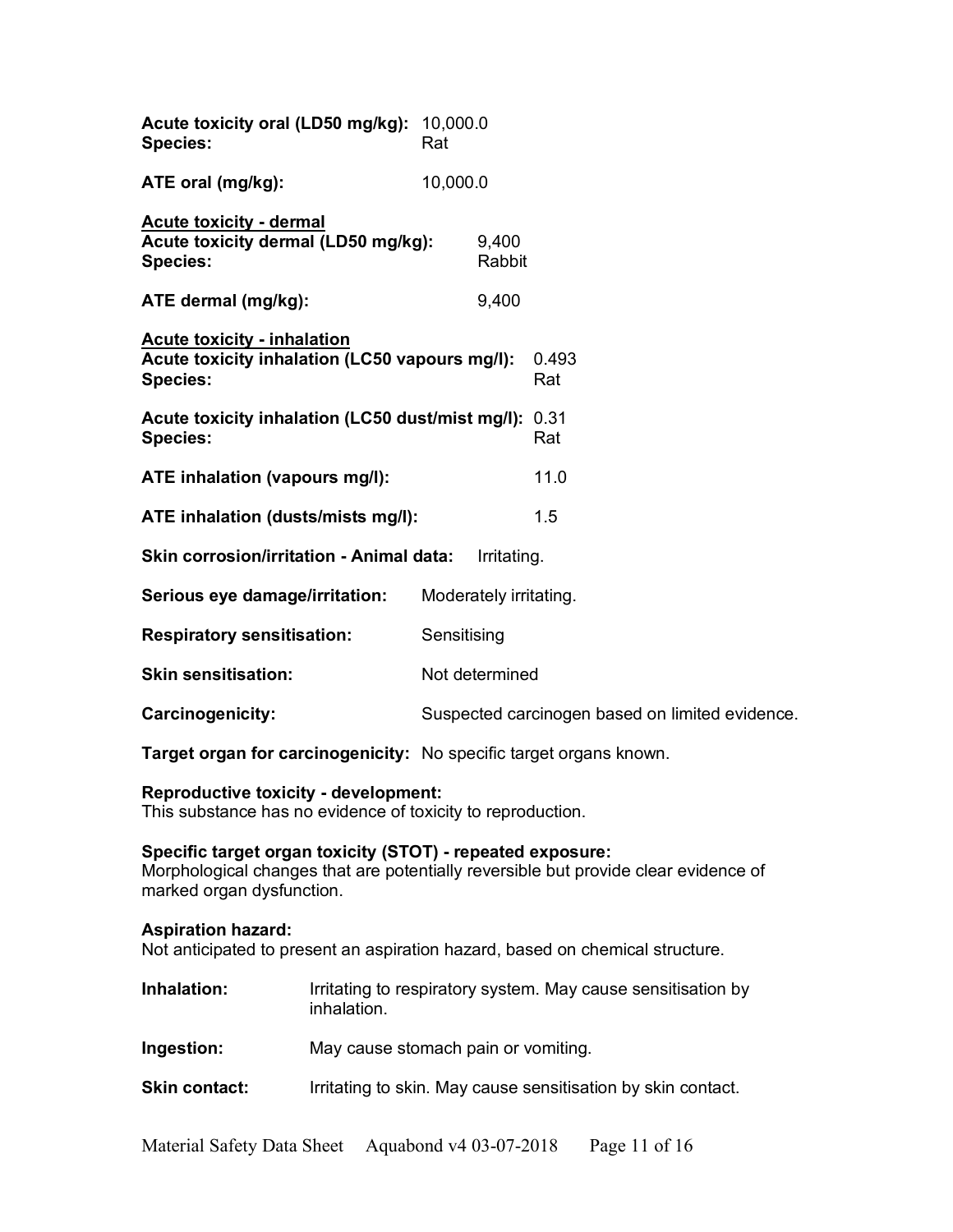**Eye contact:** Irritation of eyes and mucous membranes.

**Acute and chronic health hazards:** May cause sensitisation by skin contact. The product contains small quantities of isocyanate. May cause respiratory allergy. May cause respiratory system irritation. May cause respiratory system irritation. Frequent inhalation of vapours may cause respiratory allergy.

**Route of entry:** Inhalation Skin and/or eye contact

**Medical symptoms:** Irritation of eyes and mucous membranes. Coughing, chest tightness, feeling of chest pressure.

**Medical considerations:** Chronic respiratory and obstructive airway diseases.

## **Section 12: Ecological information**

**Ecotoxicity:** The product is not expected to be hazardous to the environment

# **Ecological information on ingredients.**

## **DIPHENYLMETHANEDIISOCYANATE (MIXTURE OF ISOMERS AND HOMOLOGUES)**

**Ecotoxicity:** The product is not expected to be hazardous to the environment

# **12.1. Toxicity**

**Acute toxicity - fish** LC50, 96 hours, 96 hours: > 1000 mg/l, Freshwater fish **Acute toxicity - aquatic invertebrates** EC50, 48 hours: >500 mg/l, Daphnia magna **Acute toxicity - aquatic plants.** EC50, 72 hours, 72 hours: ~ 1640 mg/l, Scenedesmus subspicatus

# **Ecological information on ingredients**

## **DIPHENYLMETHANEDIISOCYANATE (MIXTURE OF ISOMERS AND HOMOLOGUES)**

**Acute toxicity - fish** LC50, 96 hours, 96 hours: > 1000 mg/l, Freshwater fish **Acute toxicity - aquatic invertebrates** EC50, 48 hours: >500 mg/l, Daphnia magna **Acute toxicity - aquatic plants** EC50, 72 hours, 72 hours: ~ 1640 mg/l, Scenedesmus subspicatus **Acute toxicity - microorganisms** EC50, 3 hours: 100 mg/l, Activated sludge **Chronic toxicity - aquatic invertebrates** NOEC, 21 days: 10 mg/l, Daphnia magna

## **12.2. Persistence and degradability**

**Persistence and degradability:** The product is not readily biodegradable.

Material Safety Data Sheet Aquabond v4 03-07-2018 Page 12 of 16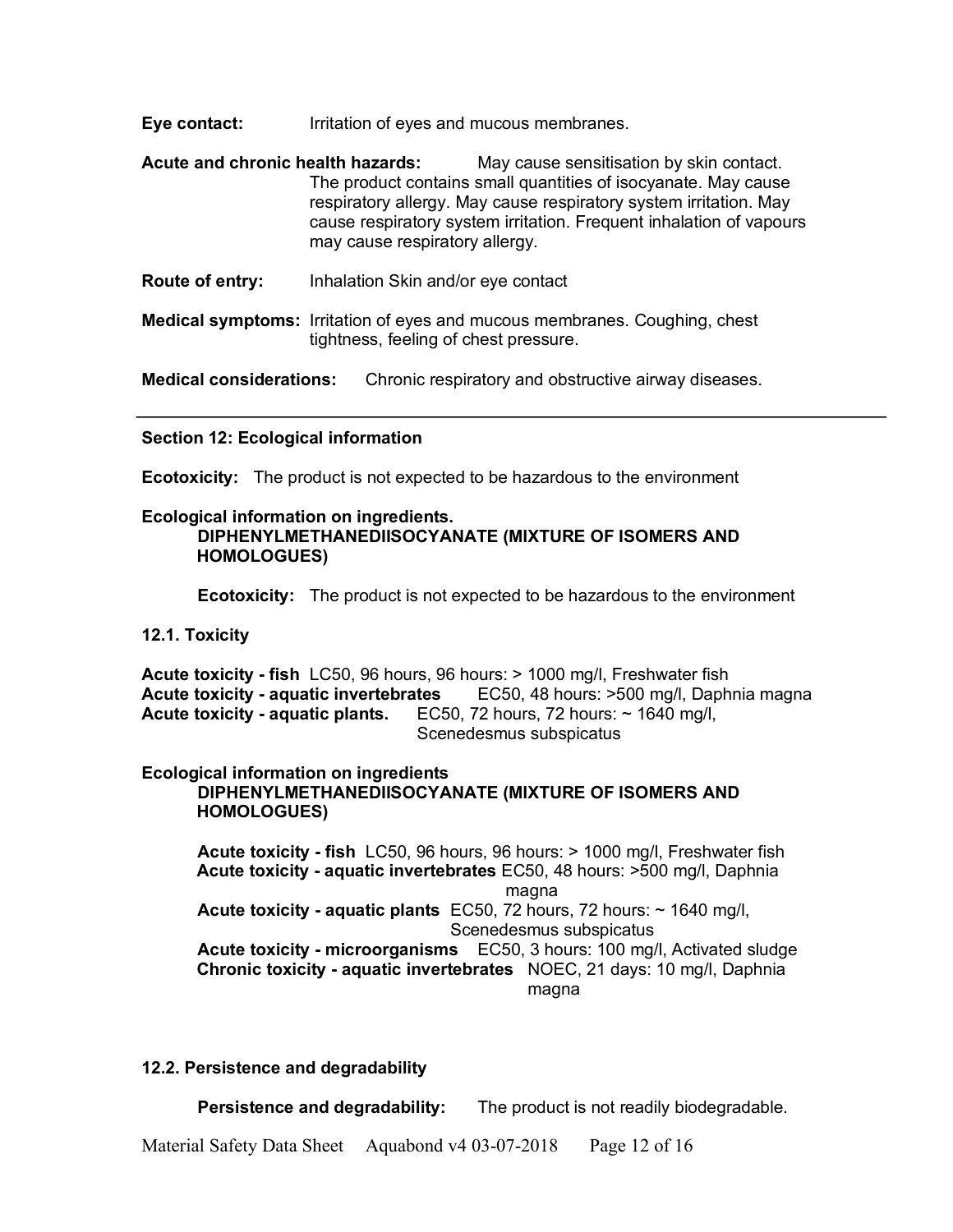**Stability (hydrolysis):** Reacts with water **Biological oxygen demand:** < 10 g O2/g substance

**Ecological information on ingredients.** 

## **DIPHENYLMETHANEDIISOCYANATE (MIXTURE OF ISOMERS AND HOMOLOGUES)**

| Persistence and degradability:   | The product is not readily<br>biodegradable. |
|----------------------------------|----------------------------------------------|
| <b>Stability (hydrolysis):</b>   | Reacts with water                            |
| <b>Biological oxygen demand:</b> | $<$ 10 g O2/g substance                      |

#### **12.3. Bioaccumulative potential**

|                               | <b>Bioaccumulative potential:</b> The product does not contain any substances |
|-------------------------------|-------------------------------------------------------------------------------|
|                               | expected to be bioaccumulating.                                               |
| <b>Partition coefficient:</b> | Not available                                                                 |

**Ecological information on ingredients.** 

## **DIPHENYLMETHANEDIISOCYANATE (MIXTURE OF ISOMERS AND HOMOLOGUES)**

**Bioaccumulative potential:** The product does not contain any substances expected to be bioaccumulating.

#### **12.4. Mobility in soil**

**Mobility:** The product is non-volatile.

## **Ecological information on ingredients.**

**DIPHENYLMETHANEDIISOCYANATE (MIXTURE OF ISOMERS AND HOMOLOGUES)**

**Mobility:** The product is non-volatile.

## **12.5. Results of PBT and vPvB assessment**

**Results of PBT and vPvB assessment:** This product does not contain any substances classified as PBT or vPvB.

## **Ecological information on ingredients.**

## **DIPHENYLMETHANEDIISOCYANATE (MIXTURE OF ISOMERS AND HOMOLOGUES)**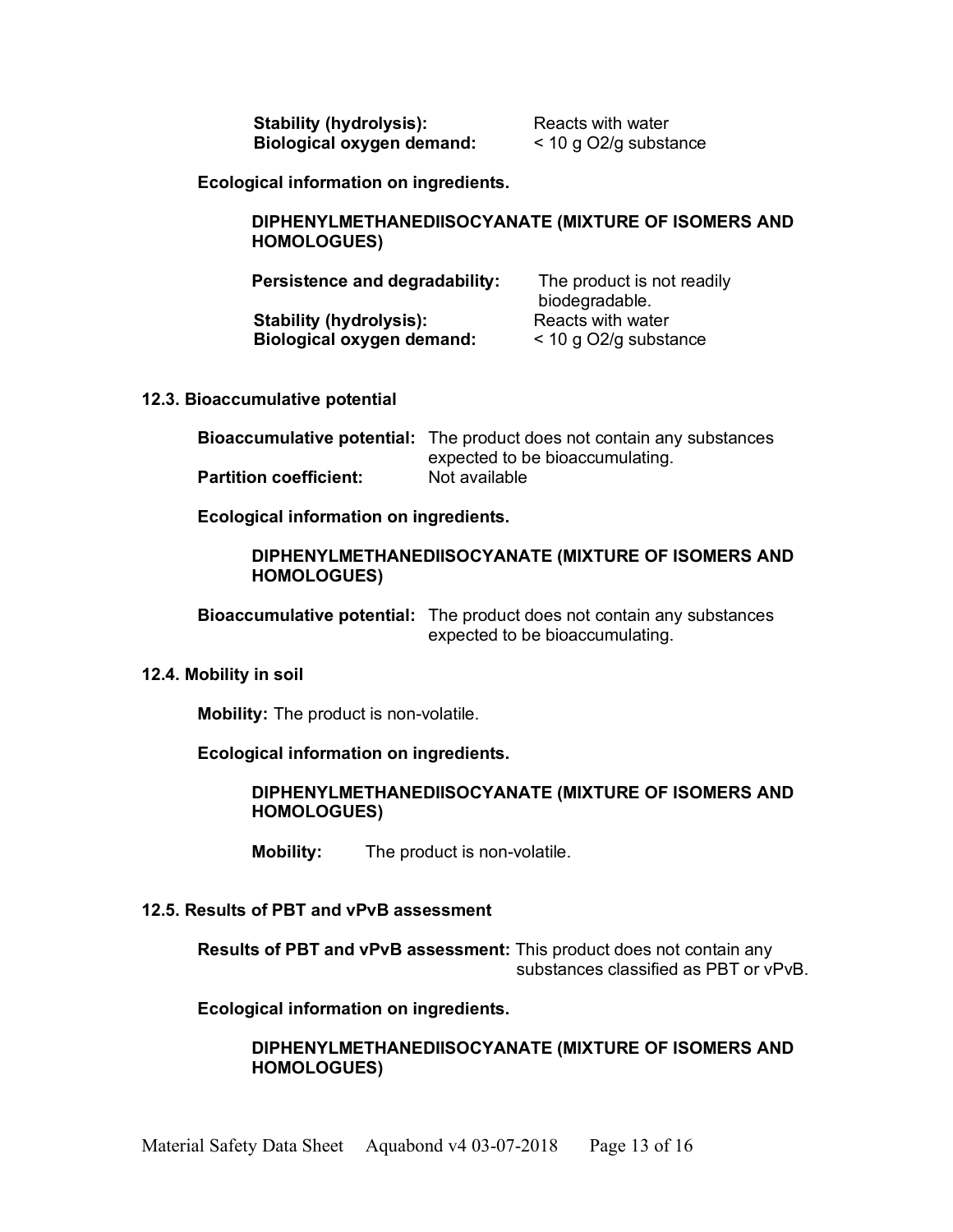**Results of PBT and vPvB assessment:** This product does not contain any substances classified as PBT or vPvB

#### **12.6. Other adverse effects**

**Other adverse effects:** None known.

#### **Section 13: Disposal considerations**

#### **13.1. Waste treatment methods**

|                   | <b>General information:</b> Waste should be treated as controlled waste. Dispose of<br>waste to licensed waste disposal site in accordance with<br>the requirements of the local Waste Disposal Authority |
|-------------------|-----------------------------------------------------------------------------------------------------------------------------------------------------------------------------------------------------------|
| Disposal methods: | Dispose of waste to licensed waste disposal site in<br>accordance with the requirements of the local Waste<br>Disposal Authority.                                                                         |

## **Section 14: Transport information**

- **General:** The product is not covered by international regulations on the transport of dangerous goods (IMDG, IATA, ADR/RID).
- **14.1. UN number UN number:** Not applicable
- **14.2. UN proper shipping name Shipping name:** Not applicable
- **14.3. Transport hazard class(es)** No transport warning sign required.

**Transport labels:** Not applicable

- **14.4. Packing group Packing group:** Not applicable
- **14.5. Environmental hazards Environmentally hazardous / Marine pollutant:** No **14.6. Special precautions for user:**
	- **Special precautions for user:** Not applicable

## **Section 15: Regulatory information**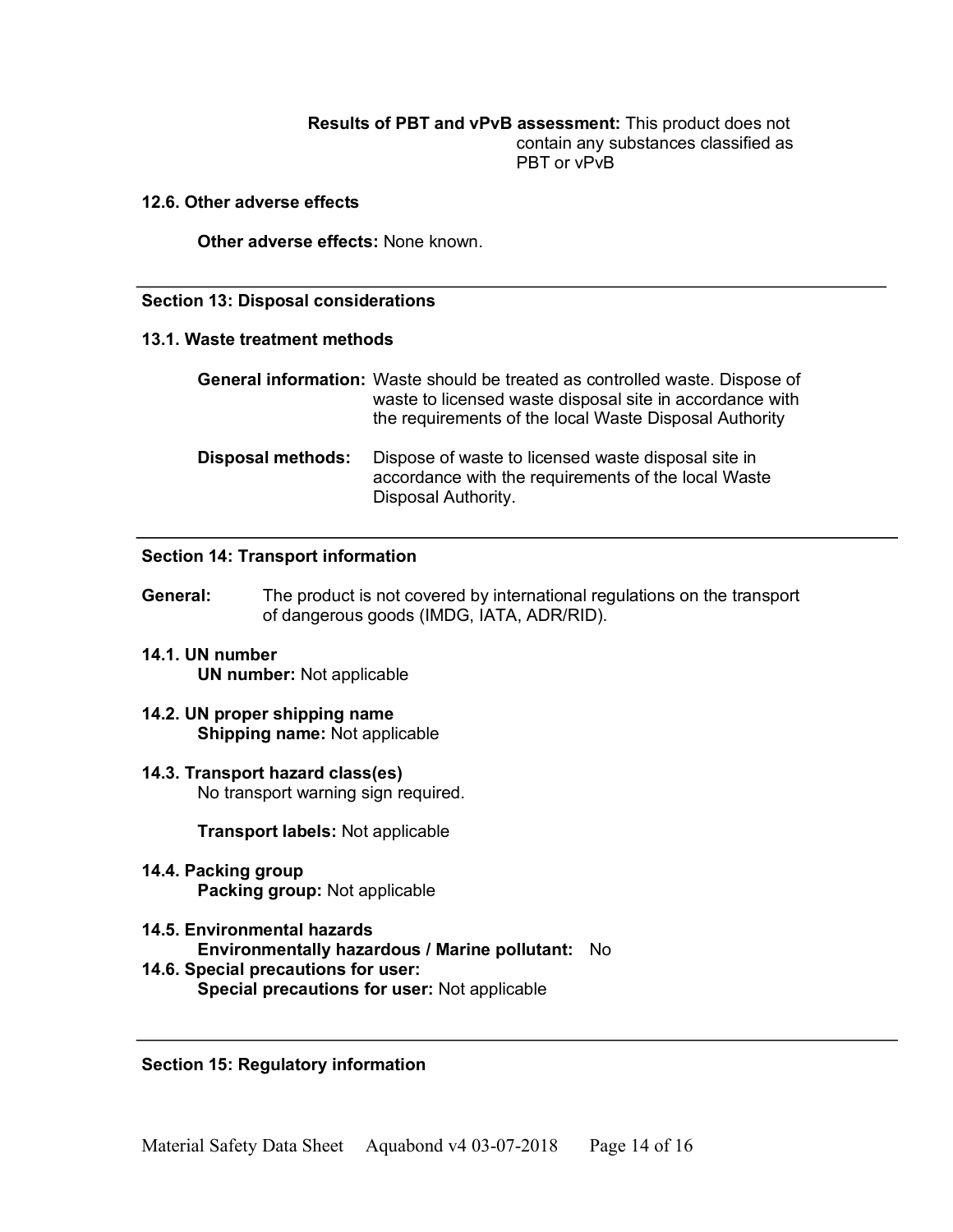## **15.1. Safety, health and environmental regulations/legislation specific for the substance or mixture**

| <b>National regulations:</b> | Health and Safety at Work etc. Act 1974 (as<br>amended).<br>The Control of Substances Hazardous to Health<br>Regulations 2002 (SI 2002 No. 2677) (as amended).<br>The Chemicals (Hazard Information and Packaging<br>for Supply) Regulations 2009 (SI 2009 No. 716).<br>Control of Substances Hazardous to Health<br>Regulations 2002 (as amended).                                                                                                                                              |
|------------------------------|--------------------------------------------------------------------------------------------------------------------------------------------------------------------------------------------------------------------------------------------------------------------------------------------------------------------------------------------------------------------------------------------------------------------------------------------------------------------------------------------------|
| <b>EU</b> legislation:       | Commission Directive 91/322/EEC of 29 May 1991<br>on establishing indicative limit values by<br>implementing Council Directive 80/1107/EEC on the<br>protection of workers from the risks related to<br>exposure to chemical, physical and biological agents<br>at work.<br>Regulation (EC) No 1907/2006 of the European<br>Parliament and of the Council of 18 December 2006<br>concerning the Registration, Evaluation, Authorisation<br>and Restriction of Chemicals (REACH) (as<br>amended). |

## **15.2. Chemical Safety Assessment**

**Chemical safety assessment:** No chemical safety assessment has been carried out.

**Note:** The regulatory information given above only indicates the principal regulations specifically applicable to the product described in the safety data sheet. The user's attention is drawn to the possible existence of additional provisions which complete these regulations. Refer to all applicable national, international and local regulations or provisions.

## **Section 16: Other information**

|                            | <b>Risk phrases in full:</b> R20 Harmful by inhalation.<br>R36/37/38 Irritating to eyes, respiratory system and skin.<br>R40 Limited evidence of a carcinogenic effect.<br>R42/43 May cause sensitisation by inhalation and skin contact.<br>R48/20 Harmful: danger of serious damage to health by<br>prolonged exposure through inhalation. |                                                                                                                                                                                                                                                          |
|----------------------------|----------------------------------------------------------------------------------------------------------------------------------------------------------------------------------------------------------------------------------------------------------------------------------------------------------------------------------------------|----------------------------------------------------------------------------------------------------------------------------------------------------------------------------------------------------------------------------------------------------------|
| Hazard statements in full: |                                                                                                                                                                                                                                                                                                                                              | <b>H315 Causes skin irritation.</b><br>H317 May cause an allergic skin reaction.<br>H319 Causes serious eye irritation.<br>H332 Harmful if inhaled.<br>H334 May cause allergy or asthma symptoms or<br>breathing difficulties if inhaled. H335 May cause |